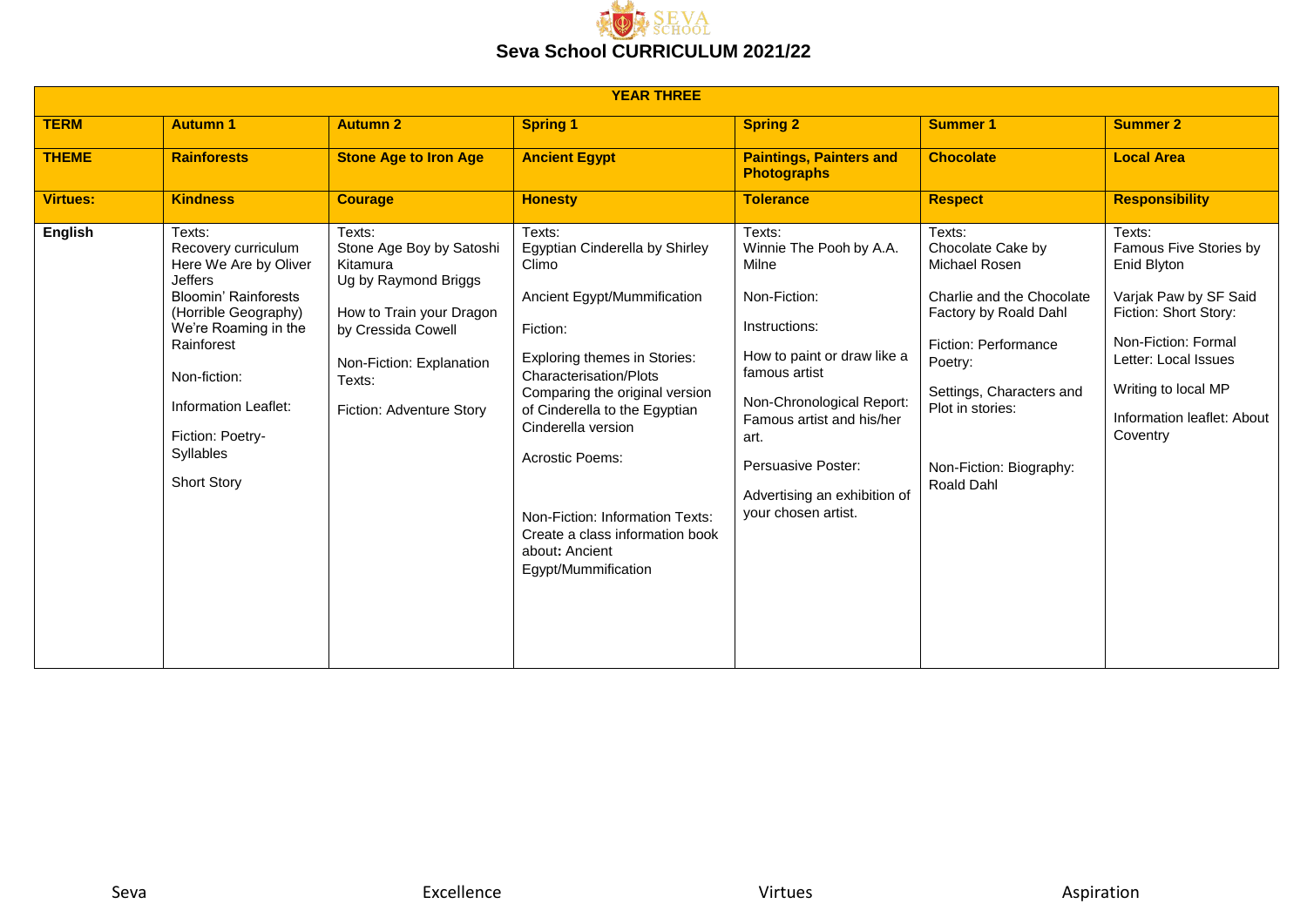

|                 | <b>YEAR THREE</b>                                                                                                                                                                                                                                                                                                                                                                                                                                                                                                                                                                                                                                                                                |                                                                                                                                                                                                                                                                                                                                                                                                                                                                                                                                                                                                                                                                      |                                                                                                                                                                                                                                                                                                                                                                                                                                                                            |                                                                                                                                                                                                                                                                                                                                                                                                                                                |                                                                                                                                                                                                                                                                                                                                                                                                                                                                     |                                                                                                                                                                                                                                                                                                                                                                                                                                                         |  |
|-----------------|--------------------------------------------------------------------------------------------------------------------------------------------------------------------------------------------------------------------------------------------------------------------------------------------------------------------------------------------------------------------------------------------------------------------------------------------------------------------------------------------------------------------------------------------------------------------------------------------------------------------------------------------------------------------------------------------------|----------------------------------------------------------------------------------------------------------------------------------------------------------------------------------------------------------------------------------------------------------------------------------------------------------------------------------------------------------------------------------------------------------------------------------------------------------------------------------------------------------------------------------------------------------------------------------------------------------------------------------------------------------------------|----------------------------------------------------------------------------------------------------------------------------------------------------------------------------------------------------------------------------------------------------------------------------------------------------------------------------------------------------------------------------------------------------------------------------------------------------------------------------|------------------------------------------------------------------------------------------------------------------------------------------------------------------------------------------------------------------------------------------------------------------------------------------------------------------------------------------------------------------------------------------------------------------------------------------------|---------------------------------------------------------------------------------------------------------------------------------------------------------------------------------------------------------------------------------------------------------------------------------------------------------------------------------------------------------------------------------------------------------------------------------------------------------------------|---------------------------------------------------------------------------------------------------------------------------------------------------------------------------------------------------------------------------------------------------------------------------------------------------------------------------------------------------------------------------------------------------------------------------------------------------------|--|
| <b>TERM</b>     | <b>Autumn 1</b>                                                                                                                                                                                                                                                                                                                                                                                                                                                                                                                                                                                                                                                                                  | <b>Autumn 2</b>                                                                                                                                                                                                                                                                                                                                                                                                                                                                                                                                                                                                                                                      | <b>Spring 1</b>                                                                                                                                                                                                                                                                                                                                                                                                                                                            | <b>Spring 2</b>                                                                                                                                                                                                                                                                                                                                                                                                                                | <b>Summer 1</b>                                                                                                                                                                                                                                                                                                                                                                                                                                                     | <b>Summer 2</b>                                                                                                                                                                                                                                                                                                                                                                                                                                         |  |
| <b>THEME</b>    | <b>Rainforests</b>                                                                                                                                                                                                                                                                                                                                                                                                                                                                                                                                                                                                                                                                               | <b>Stone Age to Iron Age</b>                                                                                                                                                                                                                                                                                                                                                                                                                                                                                                                                                                                                                                         | <b>Ancient Egypt</b>                                                                                                                                                                                                                                                                                                                                                                                                                                                       | <b>Paintings, Painters and</b><br><b>Photographs</b>                                                                                                                                                                                                                                                                                                                                                                                           | <b>Chocolate</b>                                                                                                                                                                                                                                                                                                                                                                                                                                                    | <b>Local Area</b>                                                                                                                                                                                                                                                                                                                                                                                                                                       |  |
| <b>Virtues:</b> | <b>Kindness</b>                                                                                                                                                                                                                                                                                                                                                                                                                                                                                                                                                                                                                                                                                  | <b>Courage</b>                                                                                                                                                                                                                                                                                                                                                                                                                                                                                                                                                                                                                                                       | <b>Honesty</b>                                                                                                                                                                                                                                                                                                                                                                                                                                                             | <b>Tolerance</b>                                                                                                                                                                                                                                                                                                                                                                                                                               | <b>Respect</b>                                                                                                                                                                                                                                                                                                                                                                                                                                                      | <b>Responsibility</b>                                                                                                                                                                                                                                                                                                                                                                                                                                   |  |
| <b>Maths</b>    | Number: Place Value<br><b>Hundreds</b><br>Represent numbers to 1000<br>100s, 10s and 1s<br>Number line to 1000<br>Find 1, 10, 100 more or less<br>Compare objects to 1000<br>Compare numbers to 1000<br>Order numbers<br>Count in 50s<br>Number: Addition and<br>Subtraction<br>Add and subtract<br>multiples of 100<br>Add and subtract 3-digit<br>numbers and ones -not<br>crossing 10<br>Add 3-digit and 1-digit<br>numbers - crossing 10<br>Subtract a 1-digit number<br>from a 3-digit number -<br>crossing 10<br>Add and subtract 3-digit<br>numbers and tens -not<br>crossing 100<br>Add a 3-digit number and<br>tens-crossing 100. Add<br>and subtract 100s. Spot<br>the pattern -making | Add and subtract a 2-digit<br>and 3-digit number -not<br>crossing 10 or 100<br>Add a 2-digit and 3-digit<br>number-crossing 10 or<br>100<br>Subtract 2-digit number<br>from a 3-digit number<br>cross the 10 or 100<br>Add two 3-digit numbers -<br>not crossing 10 or 100<br>Add two 3-digit numbers -<br>crossing 10 or 100<br>Subtract a 3-digit number<br>from a 3-digit number -no<br>exchange.<br>Subtract a 3-digit number<br>from a 3-digit number -<br>exchange<br>Exchange answers to<br>calculations<br>Check<br>Number: Multiplication and<br>Division<br>•Multiplication - equal<br>groups<br>•Multiplying by 3<br>•Dividing by 3<br>•The 3 times-table | •Multiplying by 4<br>•Dividing by 4<br>•The 4 times-table<br>•Multiplying by 8<br>•Dividing by 8<br>•The 8 times-table<br>Multiplication and Division<br>Comparing statements<br>Related calculations Multiply 2-<br>digits by 1-digit<br>Divide 2-digits by 1-digit<br>Scaling<br>How many ways?<br>Money<br>Pounds and pence<br>Convert pounds and pence<br>Add money<br>Subtract money<br>Give change<br><b>Statistics</b><br>Pictograms<br><b>Bar Charts</b><br>Tables | Measurement: Length and<br>Perimeter<br>Measure length<br>Equivalent lengths $-$ m &<br>cm <sub>2</sub><br>Equivalent lengths $-$ mm &<br>cm<br>Compare lengths<br>Add lengths<br>Subtract lengths<br>Measure perimeter<br>Calculate perimeter<br>Number:<br>Fractions<br>Unit and non-unit fractions<br>Making the whole<br>Tenths<br>Count in tenths<br>Tenths as decimals<br>Fractions on a number line<br>Fractions of a set of<br>objects | Number: Fractions<br>Equivalent fractions (1)<br>Equivalent fractions (2)<br>Equivalent fractions (3)<br>Compare fractions<br>Order fractions<br>Add fractions<br>Subtract fractions<br>Measurement: Time<br>Months and years<br>Hours in a day<br>Telling the time to 5<br>minutes<br>Telling the time to the<br>minute<br>Using a.m. and p.m.<br>24-hour clock<br>Finding the duration<br>Comparing durations<br>Start and end times<br>Measuring time in seconds | Geometry: Properties of<br>Shape<br>Turns and angles<br>Right angles in shapes<br>Compare angles<br>Draw accurately<br>Horizontal and vertical<br>Parallel and<br>perpendicular<br>Recognise and describe<br>2D shapes<br>Recognise and describe<br>3-D shapes<br>Make 3-D shapes<br>Measurement: Mass and<br>Capacity<br>Measure mass<br>Compare mass<br>Add and subtract mass<br>Measure capacity<br>Compare capacity<br>Add and subtract<br>capacity |  |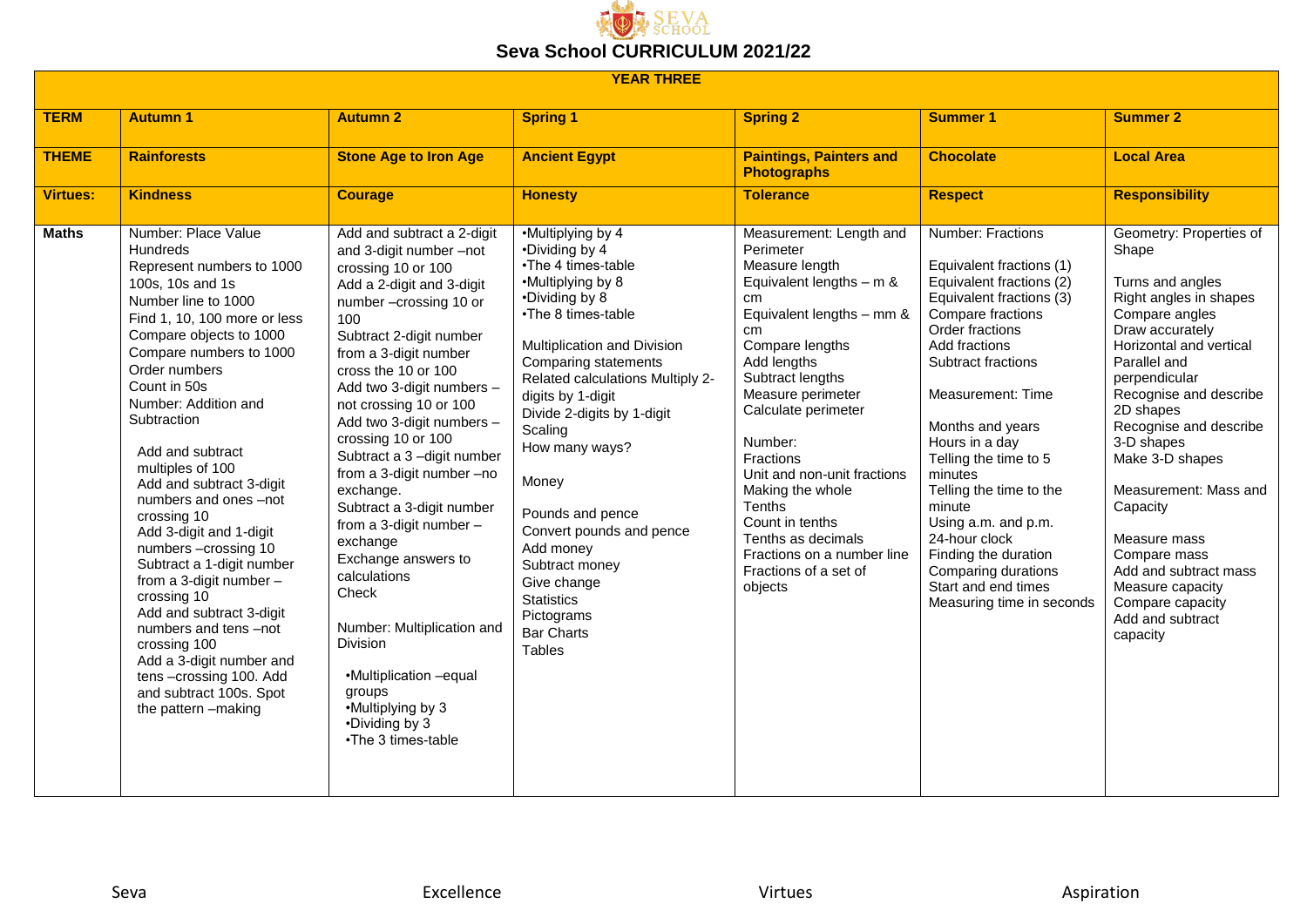

| <b>YEAR THREE</b>                             |                                                                                                   |                                                                                                       |                          |                                                      |                                                                                 |                                   |  |  |
|-----------------------------------------------|---------------------------------------------------------------------------------------------------|-------------------------------------------------------------------------------------------------------|--------------------------|------------------------------------------------------|---------------------------------------------------------------------------------|-----------------------------------|--|--|
| <b>TERM</b>                                   | <b>Autumn 1</b>                                                                                   | <b>Autumn 2</b>                                                                                       | <b>Spring 1</b>          | <b>Spring 2</b>                                      | <b>Summer 1</b>                                                                 | <b>Summer 2</b>                   |  |  |
| <b>THEME</b>                                  | <b>Rainforests</b>                                                                                | <b>Stone Age to Iron Age</b>                                                                          | <b>Ancient Egypt</b>     | <b>Paintings, Painters and</b><br><b>Photographs</b> | <b>Chocolate</b>                                                                | <b>Local Area</b>                 |  |  |
| Virtues:                                      | <b>Kindness</b>                                                                                   | <b>Courage</b>                                                                                        | <b>Honesty</b>           | <b>Tolerance</b>                                     | <b>Respect</b>                                                                  | <b>Responsibility</b>             |  |  |
| <b>Visits/Visitors &amp;</b><br><b>EVENTS</b> | Bandi Chorr<br><b>Hello/Yellow Mental</b><br>Health Day<br><b>Black History Month</b>             | Virtual visit to a Mandhir<br>Guru Nanak Gurpurab<br>Chaar Sahibzaade<br>Remembrance Day<br>Christmas | Safer Internet Day       | World Book Day<br>Easter                             | Vaisakhi                                                                        | Chabeel<br><b>Enterprise Week</b> |  |  |
| <b>RE</b>                                     | L2.8 What does it mean to be a Hindu in Britain<br>today?<br>Link-Divali<br>Virtual Mandhir Visit |                                                                                                       | L2.4 Why do people pray? |                                                      | L2.5 Why are festivals important to religious<br>communities?<br>Link- Vaisakhi |                                   |  |  |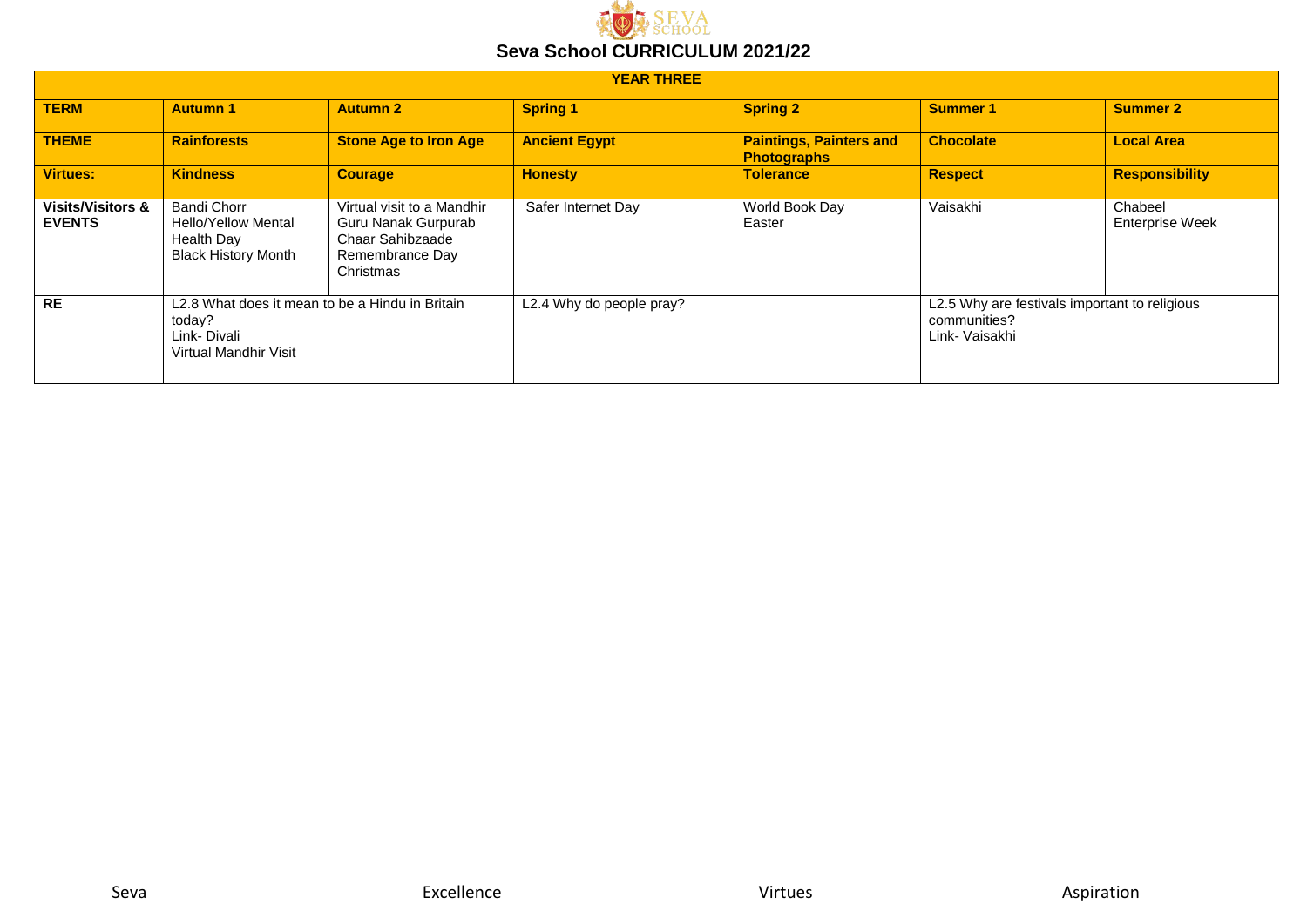

| <b>YEAR THREE</b>                                  |                                                                                                                                                                                                                                                                                                                                                                                                                                                          |                                                                                                                                                                                                                   |                                                                                                                                                                                                                                                                               |                                                                                                                                                                                                                                                                                                                                                             |                                                                                                                                                                                           |                                                                                                                                                                                                 |  |
|----------------------------------------------------|----------------------------------------------------------------------------------------------------------------------------------------------------------------------------------------------------------------------------------------------------------------------------------------------------------------------------------------------------------------------------------------------------------------------------------------------------------|-------------------------------------------------------------------------------------------------------------------------------------------------------------------------------------------------------------------|-------------------------------------------------------------------------------------------------------------------------------------------------------------------------------------------------------------------------------------------------------------------------------|-------------------------------------------------------------------------------------------------------------------------------------------------------------------------------------------------------------------------------------------------------------------------------------------------------------------------------------------------------------|-------------------------------------------------------------------------------------------------------------------------------------------------------------------------------------------|-------------------------------------------------------------------------------------------------------------------------------------------------------------------------------------------------|--|
| <b>TERM</b>                                        | <b>Autumn 1</b>                                                                                                                                                                                                                                                                                                                                                                                                                                          | <b>Autumn 2</b>                                                                                                                                                                                                   | <b>Spring 1</b>                                                                                                                                                                                                                                                               | <b>Spring 2</b>                                                                                                                                                                                                                                                                                                                                             | <b>Summer 1</b>                                                                                                                                                                           | <b>Summer 2</b>                                                                                                                                                                                 |  |
| <b>THEME</b>                                       | <b>Rainforests</b>                                                                                                                                                                                                                                                                                                                                                                                                                                       | <b>Stone Age to Iron Age</b>                                                                                                                                                                                      | <b>Ancient Egypt</b>                                                                                                                                                                                                                                                          | <b>Paintings, Painters and</b><br><b>Photographs</b>                                                                                                                                                                                                                                                                                                        | <b>Chocolate</b>                                                                                                                                                                          | <b>Local Area</b>                                                                                                                                                                               |  |
| <b>Virtues:</b>                                    | <b>Kindness</b>                                                                                                                                                                                                                                                                                                                                                                                                                                          | <b>Courage</b>                                                                                                                                                                                                    | <b>Honesty</b>                                                                                                                                                                                                                                                                | <b>Tolerance</b>                                                                                                                                                                                                                                                                                                                                            | <b>Respect</b>                                                                                                                                                                            | <b>Responsibility</b>                                                                                                                                                                           |  |
| <b>Science and</b><br><b>Scientific</b><br>enquiry | <b>Plants</b><br>Identifying and<br>describing the functions<br>of different parts of<br>flowering plants: roots,<br>stem/trunk, leaves and<br>flowers.<br>Explore the<br>requirements of plants<br>for life and growth<br>Investigate the way in<br>which water is<br>transported within<br>plants<br>Explore the part that<br>flowers play in the life<br>cycle of flowering plants<br>including pollination,<br>seed formation and<br>seed dispersal. | <b>Rocks and soils</b><br>Compare and group<br>together different kinds of<br>rocks. Describe in simple<br>terms how fossils are<br>formed.<br>Recognise that soils are<br>made from rocks and<br>organic matter. | <b>Forces and magnets</b><br>Compare how things move on<br>different surfaces<br>Notice that some forces need<br>contact between two objects, but<br>magnetic forces can act at a<br>distance<br>Observe how magnets attract<br>and repel each other and make<br>predictions. | Light<br>Recognise that they need<br>light in order to see things<br>and that dark is the<br>absence of light<br>Notice that light is reflected<br>from surfaces<br>Recognise light from the<br>sun can be dangerous<br>Recognise that shadows<br>are formed when the light<br>is blocked<br>Find patterns in the way<br>that the size of shadows<br>change | <b>Animals including</b><br>humans<br>(structure of the body)<br>Identify that humans and<br>some other animals have<br>skeletons and muscles for<br>support, protection and<br>movement. | <b>Animals including</b><br>humans<br>(nutrition)<br>Identify that animals,<br>including humans, need<br>the right types and<br>amount of nutrition, and<br>they cannot make their<br>own food. |  |
| <b>Scientific</b><br><b>Capital Ideas</b>          | How does a Venus Fly<br>Trap work?                                                                                                                                                                                                                                                                                                                                                                                                                       | Rock and Pebble<br>landscapes - collect and<br>create                                                                                                                                                             | Make a game that uses magnets                                                                                                                                                                                                                                                 | Put on a Shadow puppet<br>theatre show                                                                                                                                                                                                                                                                                                                      | Do people with the longest<br>legs jump the furthest?                                                                                                                                     | Design and label a<br>healthy balanced meal<br>for a vegetarian.                                                                                                                                |  |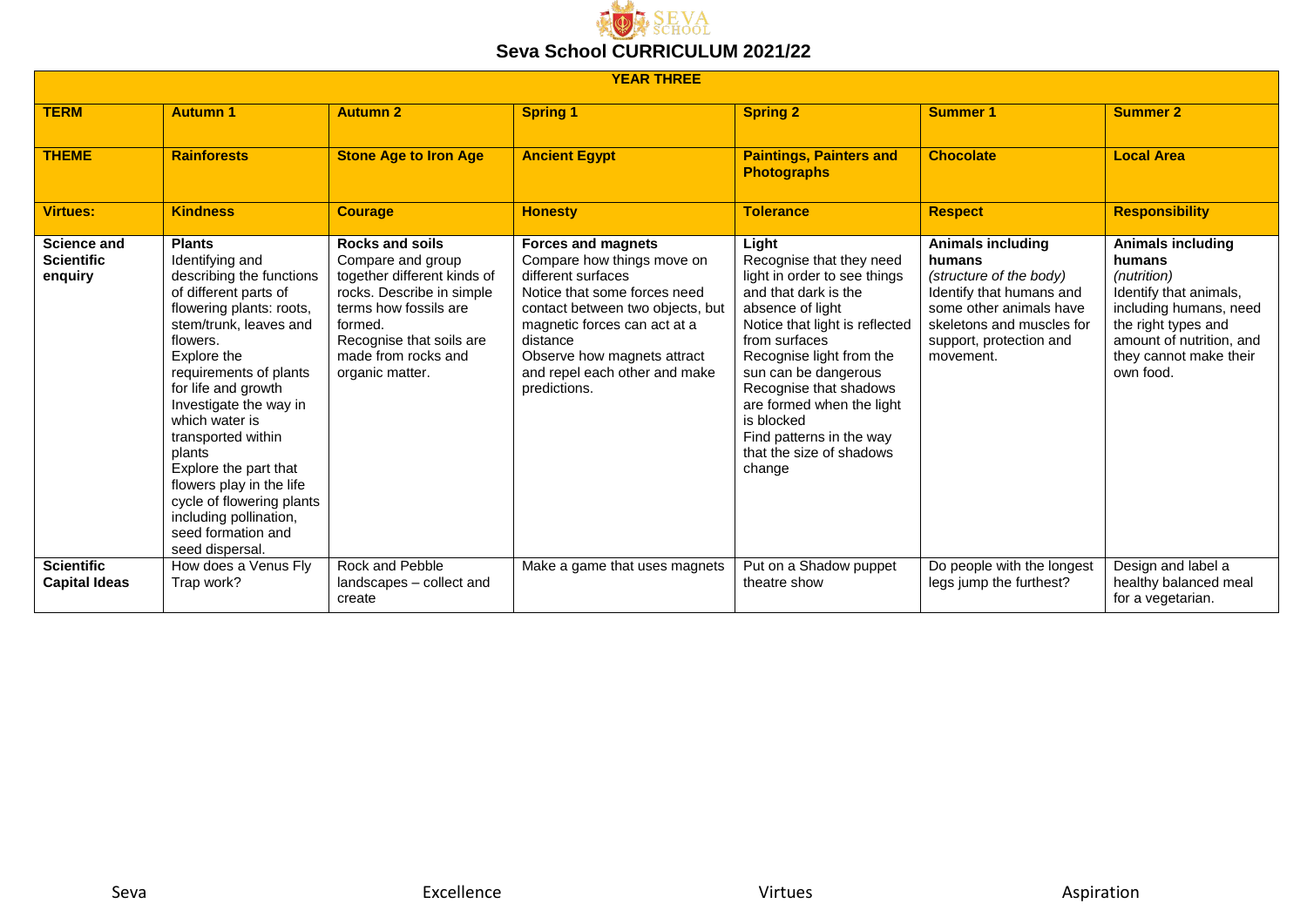

| <b>YEAR THREE</b>                        |                                                                                                                                                                                                       |                                                                                                                                                                                                                             |                                                                                                                                                                                                                                |                                                                                                                                                                  |                                                                                                                                                                        |                                                                                                                                                                                               |  |
|------------------------------------------|-------------------------------------------------------------------------------------------------------------------------------------------------------------------------------------------------------|-----------------------------------------------------------------------------------------------------------------------------------------------------------------------------------------------------------------------------|--------------------------------------------------------------------------------------------------------------------------------------------------------------------------------------------------------------------------------|------------------------------------------------------------------------------------------------------------------------------------------------------------------|------------------------------------------------------------------------------------------------------------------------------------------------------------------------|-----------------------------------------------------------------------------------------------------------------------------------------------------------------------------------------------|--|
| <b>TERM</b>                              | <b>Autumn 1</b>                                                                                                                                                                                       | <b>Autumn 2</b>                                                                                                                                                                                                             | <b>Spring 1</b>                                                                                                                                                                                                                | <b>Spring 2</b>                                                                                                                                                  | <b>Summer 1</b>                                                                                                                                                        | <b>Summer 2</b>                                                                                                                                                                               |  |
| <b>THEME</b>                             | <b>Rainforests</b>                                                                                                                                                                                    | <b>Stone Age to Iron Age</b>                                                                                                                                                                                                | <b>Ancient Egypt</b>                                                                                                                                                                                                           | <b>Paintings, Painters and</b><br><b>Photographs</b>                                                                                                             | <b>Chocolate</b>                                                                                                                                                       | <b>Local Area</b>                                                                                                                                                                             |  |
| <b>Virtues:</b>                          | <b>Kindness</b>                                                                                                                                                                                       | <b>Courage</b>                                                                                                                                                                                                              | <b>Honesty</b>                                                                                                                                                                                                                 | <b>Tolerance</b>                                                                                                                                                 | <b>Respect</b>                                                                                                                                                         | <b>Responsibility</b>                                                                                                                                                                         |  |
| <b>Theme</b>                             | <b>Families and</b><br><b>Friendships</b><br><b>Safe Relationships</b>                                                                                                                                | <b>Respecting Ourselves</b><br>and Others                                                                                                                                                                                   | <b>Belonging to a Community.</b><br><b>Media Literacy and Digital</b><br><b>Resilience</b>                                                                                                                                     | <b>Money and Work</b>                                                                                                                                            | <b>Physical Health and</b><br><b>Mental Wellbeing</b><br><b>Growing and Changing</b>                                                                                   | <b>Keeping Safe</b>                                                                                                                                                                           |  |
| <b>PHSE</b>                              | What makes a family;<br>features of family life.<br>Personal boundaries:<br>safely responding to<br>others; the impact of<br>hurtful behaviour.                                                       | Recognising respectful<br>behaviour; the importance<br>of self-respect; courtesy<br>and being polite.                                                                                                                       | The value of rules and laws;<br>rights, freedom and<br>responsibilities.<br>How the internet is used;<br>assessing information online.                                                                                         | Different jobs and skills'<br>job stereotypes; setting<br>personal goals.                                                                                        | Health choices and habits;<br>what affects feelings;<br>expressing feelings.<br>Personal strengths and<br>achievements; managing<br>and reframing setbacks.            | Risks and hazards:<br>safety in the environment<br>and unfamiliar places.                                                                                                                     |  |
|                                          | <b>Taking Care</b><br>Feelings, Rights and<br>Responsibilities<br><b>Unsafe Feelings</b><br>Body Awareness and<br>Telling<br>Networks and Using<br>Them                                               | <b>Black History Month</b><br>Focus on Lilian Bader                                                                                                                                                                         |                                                                                                                                                                                                                                |                                                                                                                                                                  |                                                                                                                                                                        |                                                                                                                                                                                               |  |
| <b>History</b>                           |                                                                                                                                                                                                       | Stone Age to Iron Age                                                                                                                                                                                                       | Early civilisations including<br>Ancient Egypt                                                                                                                                                                                 |                                                                                                                                                                  | Mayan Civilisation                                                                                                                                                     |                                                                                                                                                                                               |  |
| Geography                                | Rainforests                                                                                                                                                                                           |                                                                                                                                                                                                                             |                                                                                                                                                                                                                                |                                                                                                                                                                  |                                                                                                                                                                        | Local area and maps-<br>including UK cities and<br>geographical features, 8<br>points of a compass                                                                                            |  |
| <b>Computing &amp;</b><br><b>Esafety</b> | iProgram Unit 1<br>Understand that a<br>program is a sequence<br>of statements written in<br>a programming<br>language (Scratch)<br>Program an animation<br>that executes a<br>sequence of statements | iSimulate<br>Understand that<br>computer simulations can<br>represent real or imaginary<br>situations<br>Understand that<br>computer simulations are<br>guided by rules<br>Explore the effect of<br>changing variables in a | iNetwork<br>Understand what a network is<br>Know key parts of a computer<br>network<br>Understand how<br>information is exchanged<br>between devices<br>Understand that the<br>internet is the physical<br>connections between | <b>iConnect</b><br>Understand that the<br>internet is many computers<br>that are<br>connected<br>Understand some of the<br>services available on the<br>internet | iPodcast<br>Understand<br>that technology<br>can be used<br>to control sound<br>Understand<br>that sound can be stored<br>digitally<br>Understand what a<br>podcast is | iSafe<br>Recognise when<br>something<br>encountered online does<br>not feel right<br>Identify some of the risks<br>of sharing<br>publically online<br>Understand some<br>measures that can be |  |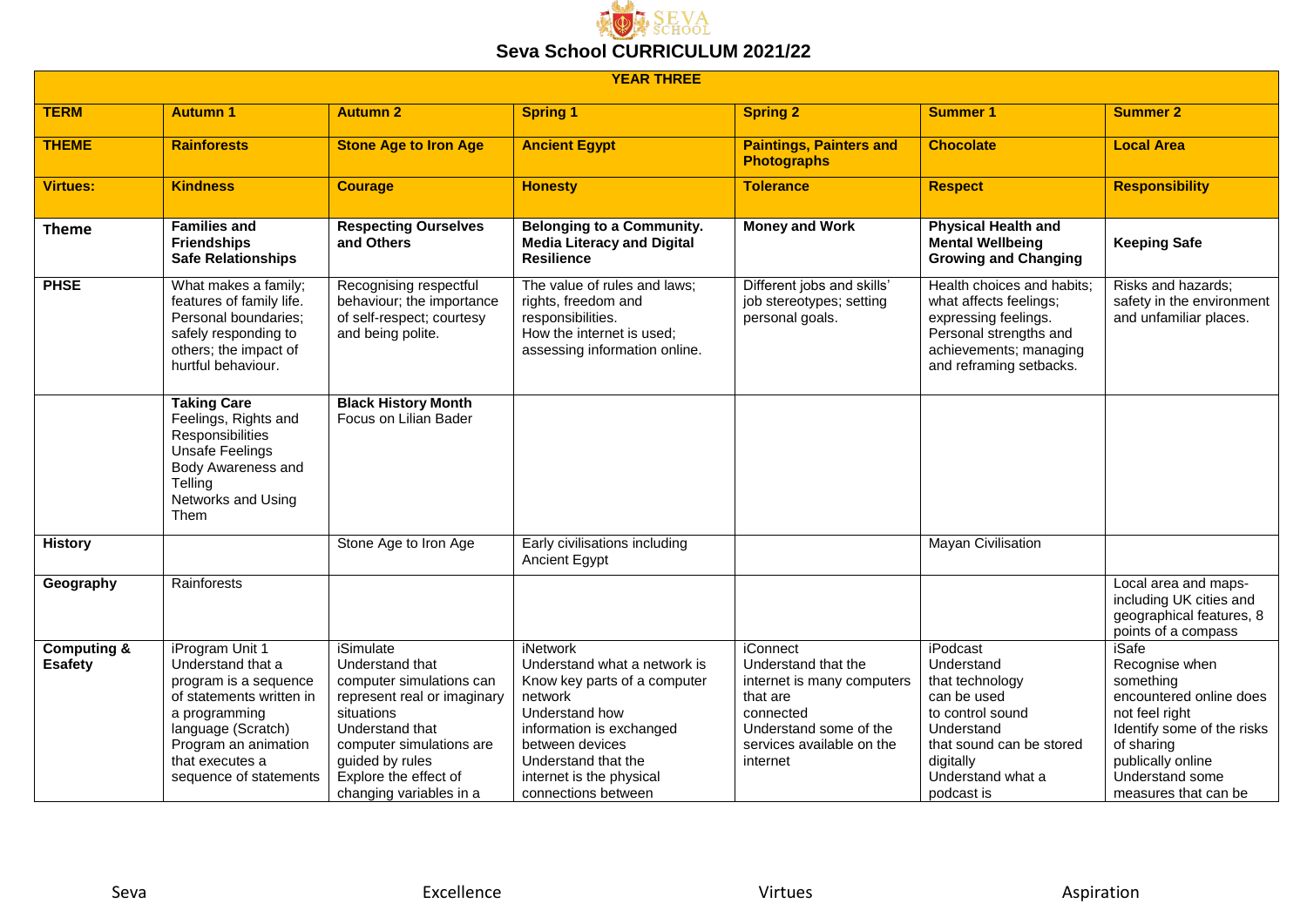

|                | Understand that<br>computer programs<br>containing graphics use<br>x y coordinates<br>and turns are measured<br>in degrees<br>program a sequence of<br>instructions that Create<br>visual effects<br>import, create and<br>record sounds<br>Understand that<br>algorithms and<br>programs can involve<br>repetition<br>Predict the outcome of<br>a simple algorithm<br>Use a repeat function to<br>draw a 2D shape<br>import pictures from a<br>computer and/or the<br>internet<br>Combine images,<br>sounds and movement<br>to create a person<br>al animation | simulation using them to<br>Make and test<br>predictions<br>understand that<br>simulations can help<br>people try things<br>quickly and inexpensively<br>Understand that<br>simulations help us<br>understand difficult<br>concept<br>Design and produce a<br>computer simulation or<br>adventure game                  | computers and networks<br>Understand how data<br>travels throughout a<br>network<br>understand that<br>devices on networks have<br>a unique address<br>iData<br>Understand ow<br>information in a database<br>is organised<br>Understand the<br>advantages of a computer<br>based database over a<br>paper one<br>Find and enter<br>information to create<br>additional records in a<br>database | Understand that you can<br>move around the web<br>using hyperlinks<br>use basic navigation skills<br>to browse the world wide<br>web<br>know the main features of<br>web browsers<br>Understand how to find<br>information using a search<br>engine<br>Use search terms<br>when looking for<br>information using a search<br>engine<br>Understand that not all<br>information on the web is<br>reliable<br>Know the basic steps that<br>can help distinguish safe<br>and credible<br>website<br>Understand that copyright<br>is an<br>author's right of ownership<br>and it is<br>illegal to steal other<br>people's material | Plan and record a<br>Podcast<br>Use digital tools to edit<br>a podcast<br>Combine audio sound<br>and effects<br>Identify the good<br>features of a podcast<br>Suggest improvements<br>for a podcast                                                                                                                                                          | taken to stay safe<br>raise awareness about<br>appropriate<br>and inappropriate<br>content for online<br>sharing<br>Understand potential<br>consequences of<br>sharing without consent<br>Understand some of the<br>ways we can<br>protect ourselves online<br>against<br>manipulation<br>Understand<br>the ways the internet can<br>make young people feel<br>about themselves<br>Understand<br>the need for strong<br>passwords<br>Identify several different<br>forms<br>advertising can take<br>online |
|----------------|-----------------------------------------------------------------------------------------------------------------------------------------------------------------------------------------------------------------------------------------------------------------------------------------------------------------------------------------------------------------------------------------------------------------------------------------------------------------------------------------------------------------------------------------------------------------|-------------------------------------------------------------------------------------------------------------------------------------------------------------------------------------------------------------------------------------------------------------------------------------------------------------------------|--------------------------------------------------------------------------------------------------------------------------------------------------------------------------------------------------------------------------------------------------------------------------------------------------------------------------------------------------------------------------------------------------|-------------------------------------------------------------------------------------------------------------------------------------------------------------------------------------------------------------------------------------------------------------------------------------------------------------------------------------------------------------------------------------------------------------------------------------------------------------------------------------------------------------------------------------------------------------------------------------------------------------------------------|--------------------------------------------------------------------------------------------------------------------------------------------------------------------------------------------------------------------------------------------------------------------------------------------------------------------------------------------------------------|------------------------------------------------------------------------------------------------------------------------------------------------------------------------------------------------------------------------------------------------------------------------------------------------------------------------------------------------------------------------------------------------------------------------------------------------------------------------------------------------------------|
| <b>Spanish</b> | Greetings and numbers<br>Children will learn basic<br>greetings and gain an<br>understanding of the<br>numbers 1-10 so they<br>can use them in a<br>context. They will take<br>part in role-playing<br>activities and a number<br>of games such as<br>bingo.                                                                                                                                                                                                                                                                                                    | Colours and animals<br>Children will continue to<br>practise greetings and<br>numbers and begin to<br>learn the<br>names of colours and the<br>names of some animals.<br>They will be able to match<br>the numbers and colours<br>to their written word and<br>learn to recognise and<br>answer some question<br>words. | Days of the week, months,<br>seasons and fruit<br>Children will be able to identify<br>the days of the week, months,<br>seasons and names of fruit.<br>They will be introduced to how<br>sentences are arranged and be<br>encouraged to recall single<br>words from memory. There will<br>be a focus on story reading and<br>playing games to reinforce<br>what they are learning.               | Food, drink and giving<br>preferences<br>Children will start to give<br>their opinions on different<br>food and drinks. They will<br>learn<br>additional vocabulary and<br>practise using what they've<br>learnt in a real-life, role<br>play<br>situation.                                                                                                                                                                                                                                                                                                                                                                   | Family, stories and<br>conversation<br>Children will be learning<br>about the family and how<br>to introduce members of<br>their family then they will<br>watch a number of<br>Spanish stories. Children<br>will also listen<br>to native speakers and<br>work in pairs to ask each<br>other question thus<br>practising having<br>conversations in Spanish. | Cultural diversity and<br>revision<br>Children will learn about<br>Spanish culture and life<br>in that country. They will<br>also<br>continue to practise<br>numbers and colours<br>whilst revising everything<br>that they've learnt so far<br>this year. There will be<br>more games and singing<br>activities to aid learning.                                                                                                                                                                          |